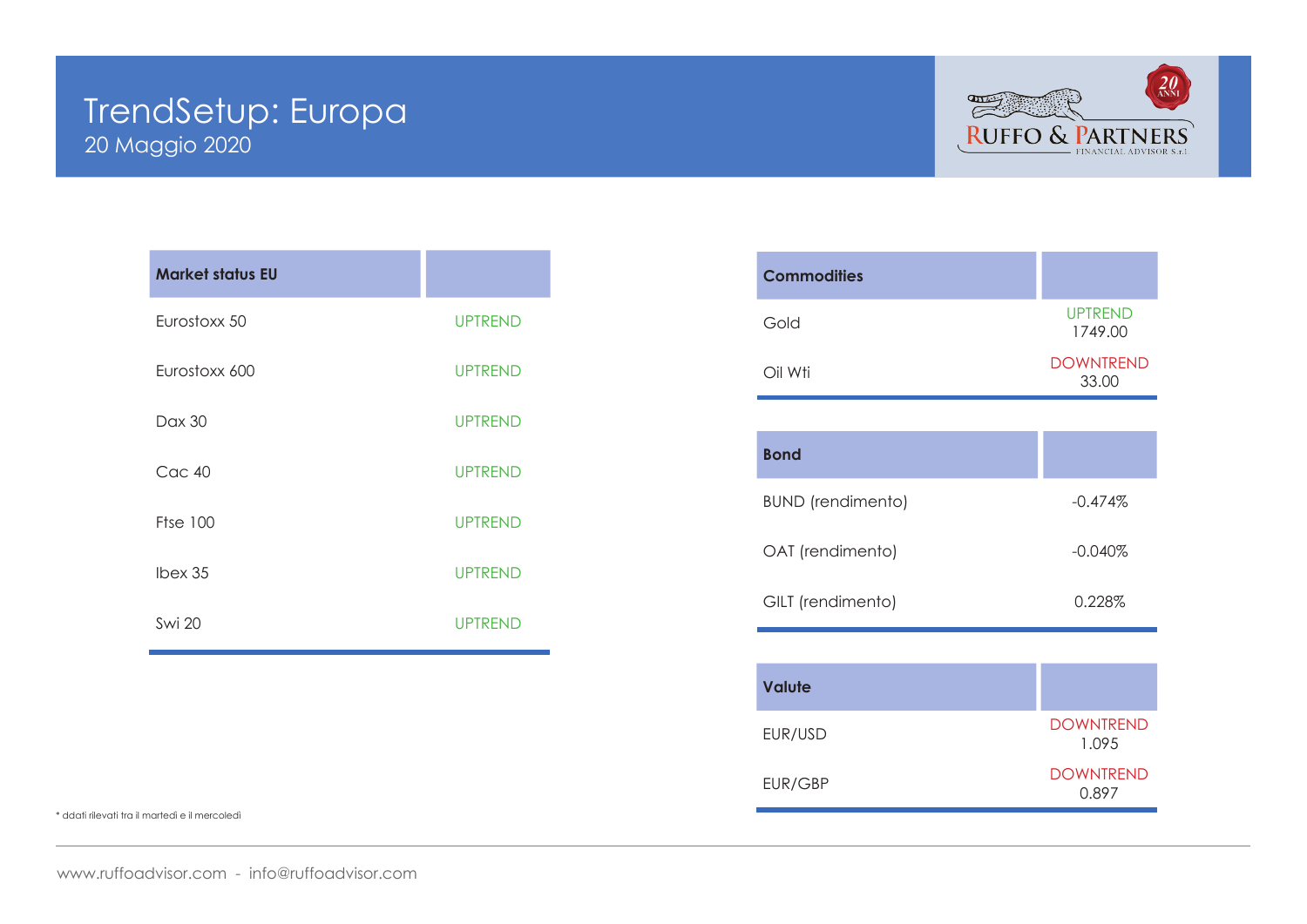# **Trend Setup: the easy way to the stock picking**

"Trend Setup è un algoritmo proprietario basato su un approccio scientifico. **Fornisce idee di investimento** su large, mid e small cap individuando i futuri leader per i prossimi 12-18 mesi"

# **Cosa puoi fare con Trend Setup**

- Costruire il tuo portafoglio
- Ribilanciare le tue posizioni
- Migliorare il rendimento del tuo portafoglio
- Creare liste di titoli vincenti
- Applicare la tua strategia di investimento

|               | <b>TANT</b> | 1433        |           |             | <b>ALCOHOL:</b> | . .    | <b>.</b> | 17.19 |              |               |              |  |
|---------------|-------------|-------------|-----------|-------------|-----------------|--------|----------|-------|--------------|---------------|--------------|--|
| 79.47         | 7496        | <b>1999</b> | 1787      | The Monte W | Transfer        | 2411.9 | 14.27    | 7618  | Total St     | THURSDAY<br>× | 4.97         |  |
|               |             |             |           |             |                 |        |          |       |              |               |              |  |
| <b>Tubulu</b> | - 4         | Tuck to     | 7 8 9 8 8 | <b>TTOM</b> | 7718            | 7727   | 7738     | 7749. | TT4U)        | ,,,,          | $3 - 2$      |  |
| 9773          | 7787        |             |           | 下级下所        | 78.26           | 7837   | 78.43    | 7859  | <b>TRAVO</b> | 7330          | 387          |  |
| 7880          |             |             |           |             | 7933            | 7944   | 7955     | 7965  | フルフカ         | 7936          | オナー          |  |
| 7986          |             | 5111        | 8121      |             | <b>ROYQ</b>     | 8049   | 8059     | 8070  | <b>BOBD</b>  | 8090          | $36 -$       |  |
| 5090          |             |             |           |             | 41              | 8151   | 8161     | 8171  | 8181         | 0.8192        | $35 -$       |  |
|               | $^{02}$     | 8211        | 8221      | 8231        |                 |        |          |       |              |               |              |  |
|               |             | 8310        | 8320      | 8329        |                 | 8251   | 8261     | 8271  | 8281         | 8290          | 34.1         |  |
| 825           | 300         |             |           |             |                 | 8348   | 8358     | 8368  | 8377         | 8387          | $33^\circ$   |  |
|               | 3396        | 8406        | 8415      | 8425        | 81              | 8443   | 8453     | 8462  | 8471         | 8480          | $32^\circ$   |  |
|               | 8490        | 8499        | 8508      | 8517        | 8 <sup>2</sup>  | 8536   | 8545     | 8554  | 8563         | 8572          | $31^\circ$   |  |
|               | 581         | 8590        | 8599      | 8607        | 86              | 8625   | 8634     | 8643  | 8652         | 0.8660        | $30^\circ$   |  |
|               |             |             |           |             |                 | 8712   | 8721     | 8729  | 8738         | 8746          | $29^\circ$   |  |
| <b>SEE</b>    |             | 8678        | 8686      | 8695        | 8<br>ls         | 8796   | 8805     | 8813  | 8821         | 8829          | $28^\circ$   |  |
| 740           |             | 8763        | 8771      | 8780        |                 |        |          |       | 8902         |               | $27^{\circ}$ |  |
| 829           |             |             | 8854      | 8862        | 470             | 8878   | 8886     | 8894  |              | 8910          |              |  |
| 910           | 89          | 846         |           | 804         | 0.949           | 8957   | 8965     | 8973  | 8980         | 8988          | $26^\circ$   |  |
| 988           | 8996        |             | 8934      |             | 9026            | 9033   | 9041     | 9048  | 9056         | 0.9063        | $25^\circ$   |  |
|               |             | 9078        | 9085      | 9092        | 9100            | 9107   | 9114     | 9121  | 9128         | 9135          | $24^{\circ}$ |  |
| 063           | 9070        |             |           |             |                 |        |          |       |              |               |              |  |

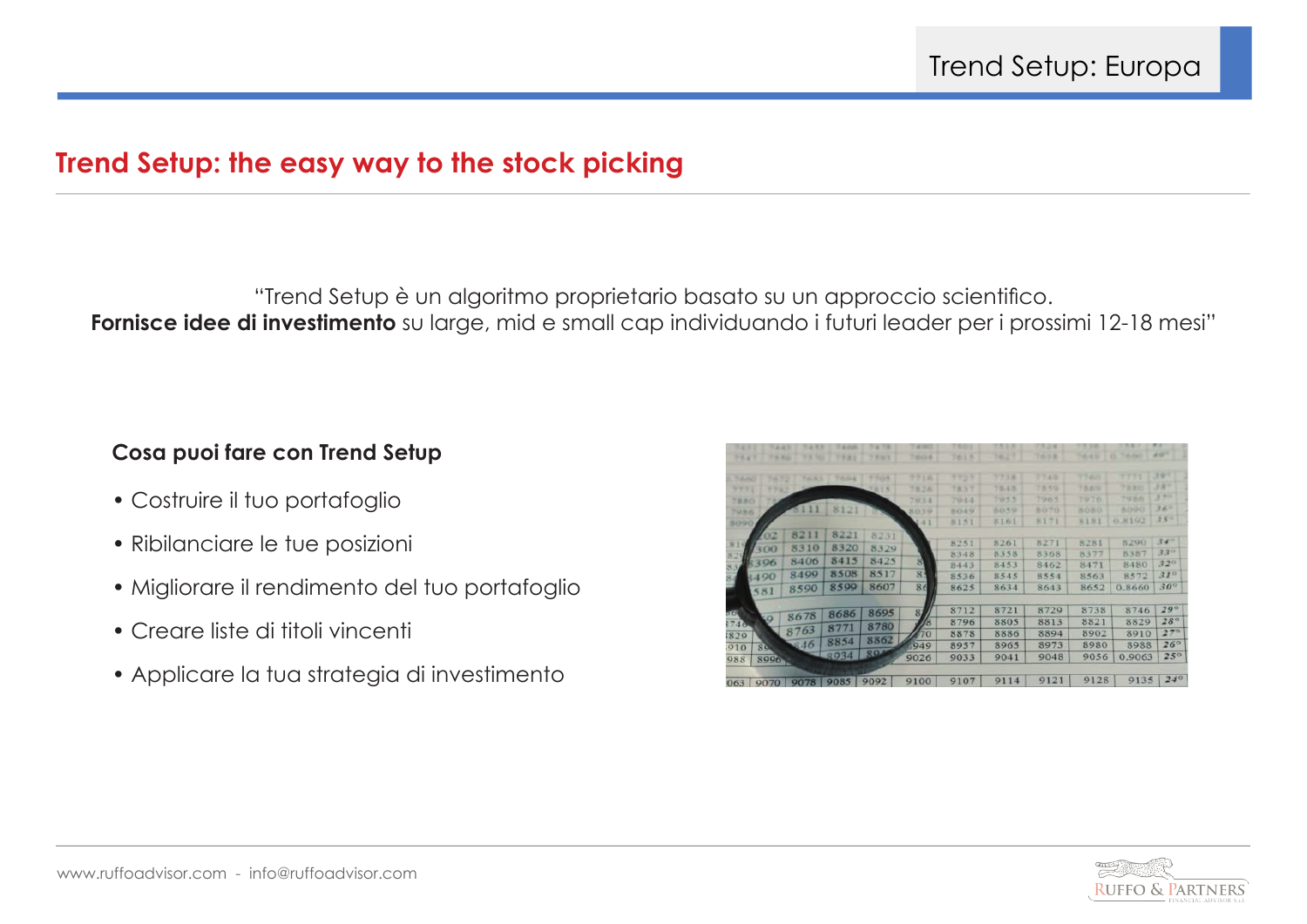# **EUROPA:160 Idee di investimento**

## **LARGE CAP**

| Symb          | Name                              | <b>Industry Name</b>      | <b>Market Cap</b><br>(Bil) |    |         |         | weeks in Entry Price Curk Price Diff. % entry | <b>RS Rating</b> | Rs short term A/D Rating |   | Up/Down<br>Vol | Relat. Perf. | Price vs 200<br><b>MA</b> |
|---------------|-----------------------------------|---------------------------|----------------------------|----|---------|---------|-----------------------------------------------|------------------|--------------------------|---|----------------|--------------|---------------------------|
| DE:TLO        | Tesla                             | Consumer Cyclical         | 178,90                     | 17 | 812,20  | 749,00  | $-8\%$                                        | 99               | 95                       | С | 0,87           | 3,00         | 87,90                     |
| DE:ABR        | <b>Barrick Gold Corporation</b>   | <b>Basic Materials</b>    | 27,48                      | 25 | 15,70   | 25,53   | 63%                                           | 97               | 98                       | B | 0,49           | 1,96         | 49,53                     |
| DE:SRT3       | Sartorius Aktiengesellschaft      | Healthcare                | 17,40                      | 4  | 257,40  | 305,20  | 19%                                           | 96               | 97                       | B | 0,91           | 1,89         | 52,66                     |
| DE:ZAL        | Zalando SE                        | Consumer Cyclical         | 10,43                      | 4  | 42,00   | 53,62   | 28%                                           | 94               | 94                       | B | 0,70           | 1,52         | 27,02                     |
| DE:DB1        | Deutsche Börse Aktiengesellschaft | <b>Financial Services</b> | 25,51                      | 3  | 139,10  | 152,80  | 10%                                           | 86               | 85                       | C | 0,92           | 1,32         | 11,11                     |
| LSE:LSE       | London Stock Exchange Group plc   | <b>Financial Services</b> | 26,01                      | 23 | 7172,00 | 8286,00 | 16%                                           | 85               | 78                       | C | 0,10           | 1,20         | 15,68                     |
| MC:GRF        | Grifols                           | Healthcare                | 17,20                      | 29 | 28,63   | 28,84   | $1\%$                                         | 85               | 69                       | C | 0,48           | 1,32         | (3,04)                    |
| LSE:AZN       | AstraZeneca PLC                   | Healthcare                | 106,95                     | 4  | 8150,00 | 8676,00 | 6%                                            | 83               | 84                       | B | 1,14           | 1,17         | 18,37                     |
| MC:IBE        | Iberdrola                         | <b>Utilities</b>          | 56,28                      | 23 | 9,16    | 8,91    | $-3%$                                         | 83               | 56                       | C | 0,59           | 1,42         | (3, 39)                   |
| PA:STM        | <b>STMicroelectronics</b>         | Technology                | 21,90                      | 3  | 24,30   | 22,20   | $-9\%$                                        | 83               | 50                       | E | 0,46           | 1,28         | 6,59                      |
| PA:WLN        | Worldline                         | Technology                | 11,42                      | 3  | 64,68   | 64,30   | $-1%$                                         | 80               | 75                       | C | 0,69           | 1,44         | 4,85                      |
| DE:RWE        | RWE Aktiengesellschaft            | <b>Utilities</b>          | 12,16                      | 67 | 28,32   | 28,32   | 0%                                            | 79               | 54                       | E | 0,67           | 1,31         | 4,83                      |
| <b>DE:IFX</b> | Infineon Technologies AG          | Technology                | 22,14                      | 0  | 18,59   | 18,59   | $0\%$                                         | 77               | 63                       | с | 0,79           | 1,15         | 4,28                      |
| DE:SY1        | Symrise AG                        | <b>Basic Materials</b>    | 12,97                      |    | 94,64   | 94,76   | 0%                                            | 76               | 76                       | B | 0,87           | 1,30         | 7,69                      |
| DE:FME        | Fresenius Medical Care            | Healthcare                | 21,43                      | 3  | 71,34   | 73,20   | 3%                                            | 74               | 79                       | C | 0,70           | 1,32         | 11,63                     |
| PA:SAN        | Sanofi                            | Healthcare                | 111,30                     |    | 88,09   | 86,84   | $-1%$                                         | 72               | 63                       | C | 0,95           | 1,36         | 3,99                      |
| DE:MRK        | Merck                             | Healthcare                | 46,58                      | 3  | 107,60  | 106,50  | $-1%$                                         | 71               | 50                       | D | 0,84           | 1,21         | 2,80                      |
| LSE:GSK       | GlaxoSmithKline plc               | Healthcare                | 84,10                      |    | 1650,60 | 1660,60 | $1\%$                                         | 69               | 74                       | B | 0,64           | 74,85        | 2,19                      |

### **MID CAP**

| Symb           | Name                           | <b>Industry Name</b>   | <b>Market Cap</b><br>(Bil) |    |         |         | weeks in Entry Price Curk Price Diff. % entry | <b>RS Rating</b> | Rs short term A/D Rating |             | Up/Down<br>Vol | Relat. Perf. | Price vs 200<br><b>MA</b> |
|----------------|--------------------------------|------------------------|----------------------------|----|---------|---------|-----------------------------------------------|------------------|--------------------------|-------------|----------------|--------------|---------------------------|
| <b>DE:HLAG</b> | Hapag-Lloyd Aktiengesellschaft | Industrials            | 6.96                       | 46 | 37,55   | 153,60  | 309%                                          | 99               | 99                       | A           | 0.71           | 2,51         | 112,82                    |
| DE:RNY         | Yamana Gold Inc                | <b>Basic Materials</b> | 3,85                       |    | 3,98    | 4,86    | 22%                                           | 98               | 97                       |             | 1,30           | 1,69         | 47,03                     |
| MC:CLNX        | Cellnex Telecom                | Communication Services | 5,58                       | 59 | 24,56   | 49,61   | 102%                                          | 96               | 91                       | $\sim$<br>U | 0,86           | 1,85         | 22,88                     |
| SW:IDIA        | Idorsia Ltd                    | Healthcare             | 3,63                       |    | 29,30   | 31,46   | 7%                                            | 95               | 92                       | $\sim$<br>Ċ | 0.72           | 1,18         | 0.19                      |
| <b>DE:DMP</b>  | Dermapharm Holding SE          | Healthcare             | 2,50                       | 0  | 48,36   | 48,36   | $0\%$                                         | 94               | 95                       | в           | 0.81           | 1,54         | 34,24                     |
| SW:VACN        | VAT Group AG                   | Industrials            | 4,68                       |    | 156,50  | 166,40  | $6\%$                                         | 94               | 93                       | B           | 1,10           | 1,18         | 0,20                      |
| MC:VIS         | Viscofan                       | Consumer Cyclical      | 2,30                       | 12 | 49,72   | 57,80   | 16%                                           | 91               | 92                       | A           | 1,09           | 1,70         | 20,59                     |
| SW:SIGN        | SIG Combibloc Group AG         | Consumer Cyclical      | 5,26                       |    | 15.90   | 15,49   | $-3%$                                         | 91               | 87                       | $\sim$<br>◡ | 0.47           | 1,15         | 0,12                      |
| SW:GALE        | Galenica AG                    | Healthcare             | 2,64                       | 37 | 55,35   | 70,35   | 27%                                           | 91               | 83                       | $\sim$<br>Ċ | 0,96           | 1,22         | 0.17                      |
| LSE:OCDO       | Ocado Group plc                | Consumer Defensive     | 9,68                       | 10 | 1361,00 | 1950,50 | 43%                                           | 90               | 94                       | A           | 0,35           | 0,96         | 50,27                     |
| PA:BIM         | bioMérieux                     | Healthcare             | 9.77                       | 24 | 82,60   | 127.00  | 54%                                           | 90               | 93                       |             | 1,07           | 2.00         | 50,18                     |

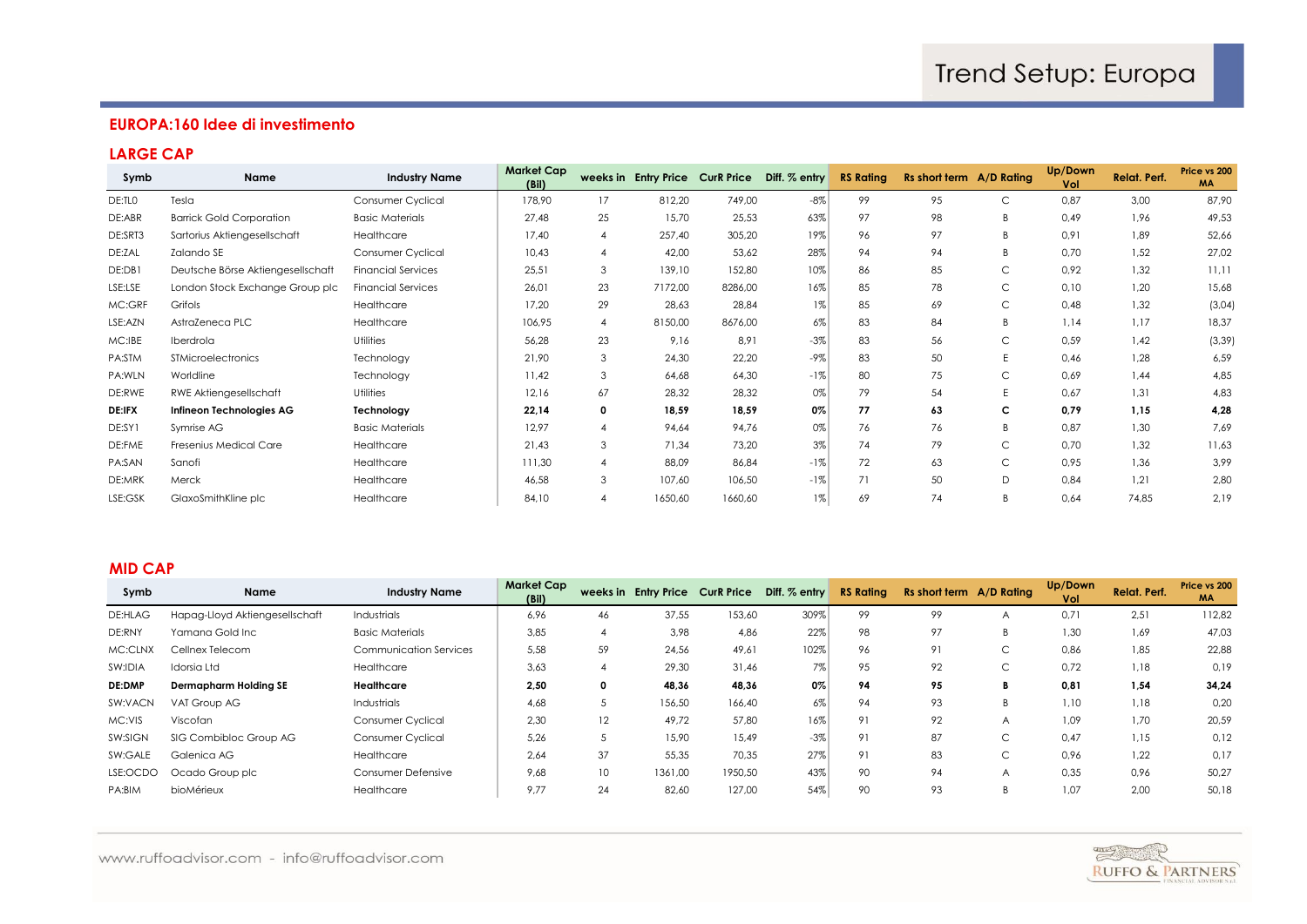#### **MID CAP**

| Symb          | <b>Name</b>                         | <b>Industry Name</b>          | <b>Market Cap</b><br>(Bil) |                |         |         | weeks in Entry Price CurR Price Diff. % entry | <b>RS Rating</b> | Rs short term A/D Rating |             | Up/Down<br>Vol | <b>Relat. Perf.</b> | Price vs 200<br>MA |
|---------------|-------------------------------------|-------------------------------|----------------------------|----------------|---------|---------|-----------------------------------------------|------------------|--------------------------|-------------|----------------|---------------------|--------------------|
| DE:MOR        | MorphoSys AG                        | Healthcare                    | 3,93                       |                | 120,40  | 119,25  | $-1%$                                         | 90               | 92                       | B           | 0,78           | 1,22                | 12,77              |
| <b>DE:G24</b> | Scout24 AG                          | Technology                    | 5,29                       | 42             | 49,80   | 67,10   | 35%                                           | 90               | 89                       | B           | 0,86           | 1,42                | 20,98              |
| MC:BME        | Bolsas y Mercados Españoles         | <b>Financial Services</b>     | 2,07                       | 26             | 26,90   | 32,92   | 22%                                           | 90               | 74                       | B           | 0,33           | 1,32                | 11,64              |
| DE:UTDI       | United Internet AG                  | <b>Communication Services</b> | 6,12                       | 3              | 30,26   | 36,93   | 22%                                           | 89               | 95                       | B           | 0,79           | 1,45                | 24,41              |
| PA:ING        | Ingenico Group - GCS                | Industrials                   | 3,91                       | 56             | 63,32   | 121,10  | 91%                                           | 89               | 82                       | C           | 0,55           | 1,64                | 22,21              |
| PA:ILD        | Iliad SA                            | Communication Services        | 6,67                       | 25             | 114,25  | 143,95  | 26%                                           | 87               | 85                       | $\mathsf C$ | 0,73           | 1,63                | 30,19              |
| SW:PWTN       | Panalpina Welttransport aG          | Industrials                   | 3,93                       | 64             | 166,00  | 258,80  | 56%                                           | 87               | 74                       | B           | 0,00           | 1,08                | 0,06               |
| LSE:GAW       | <b>Games Workshop Group PLC</b>     | <b>Consumer Cyclical</b>      | 2,09                       | 0              | 6200,00 | 6200,00 | 0%                                            | 87               | 73                       | B           | 0,84           | 1,48                | 15,73              |
| LSE:SMT       | Scottish Mortgage Ord               | Industry                      | 8,92                       | 12             | 605,50  | 727,00  | 20%                                           | 86               | 86                       | B           | 0,00           | 1,20                | 30,41              |
| LSE:GVC       | <b>GVC Holdings PLC</b>             | Consumer Cyclical             | 4,58                       |                | 786,00  | 787,00  | 0%                                            | 86               | 85                       | $\mathsf C$ | 0,48           | 1,25                | 5,86               |
| LSE:AVST      | Avast Plc                           | Technology                    | 4,56                       | 4              | 439,20  | 478,80  | 9%                                            | 86               | 84                       | B           | 0,49           | 1,13                | 17,30              |
| DE:COK        | Cancom SE                           | Technology                    | 2,16                       |                | 56,05   | 53,05   | $-5%$                                         | 85               | 88                       | C           | 1,01           | 1,20                | 7,45               |
| <b>PA:ENX</b> | Euronext N, V                       | <b>Financial Services</b>     | 5,75                       | 0              | 83,30   | 83,30   | 0%                                            | 85               | 85                       | с           | 0,95           | 1,56                | 14,39              |
| LSE:HIK       | Hikma Pharmaceuticals PLC           | Healthcare                    | 4,93                       | $\overline{7}$ | 1964,00 | 2467,00 | 26%                                           | 84               | 89                       | B           | 0,81           | 1,26                | 24,29              |
| DE:NDA        | Aurubis AG                          | <b>Basic Materials</b>        | 2,19                       | $\overline{2}$ | 48,67   | 51,36   | 6%                                            | 84               | 89                       | B           | 1,12           | 1,40                | 15,28              |
| LSE:ASC       | ASOS Plc                            | Consumer Cyclical             | 2,79                       |                | 2846,00 | 2625,00 | $-8%$                                         | 84               | 85                       | A           | 0,08           | 38,20               | (2,60)             |
| LSE:IGG       | IG Group Holdings plc               | <b>Financial Services</b>     | 2,52                       | $\overline{7}$ | 684,20  | 783,50  | 15%                                           | 84               | 85                       | B           | 1,09           | 1,20                | 20,87              |
| <b>DE:DWS</b> | DWS Group GmbH & Co, KGaA           | <b>Financial Services</b>     | 6,50                       | 0              | 32,53   | 32,53   | 0%                                            | 84               | 80                       | D           | 0,61           | 1,26                | 10,18              |
| SW:GOLI       | Gold Fields Limited                 | <b>Basic Materials</b>        | 4,08                       | 49             | 4,48    | 5,05    | 13%                                           | 83               | 72                       | B           | 0,00           | 1,05                | (0,03)             |
| LSE:PNN       | Pennon Group Plc                    | Utilities                     | 3,64                       | 30             | 864,20  | 1117,00 | 29%                                           | 82               | 73                       | D           | 1,29           | 2,68                | 18,80              |
| LSE:SOPH      | Sophos Group plc                    | Technology                    | 2,82                       | 30             | 572,80  | 580,40  | $1\%$                                         | 82               | 73                       | B           | 0,00           | 1,64                | 12,11              |
| DE:QIA        | Qiagen                              | Healthcare                    | 7,72                       | 13             | 33,20   | 39,00   | 17%                                           | 81               | 90                       | Α           | 1,23           | 1,23                | 16,94              |
| LSE:FRES      | Fresnillo PLC                       | <b>Basic Materials</b>        | 4,57                       | 9              | 726,80  | 812,60  | 12%                                           | 81               | 89                       | B           | 1,14           | 1,19                | 20,10              |
| SW:SRCG       | Sunrise Communications Group AG     | <b>Communication Services</b> | 3,58                       |                | 79,55   | 82,35   | 4%                                            | 81               | 82                       | B           | 0,93           | 1,11                | 0,06               |
| DE:SOW        | Software Aktiengesellschaft         | Technology                    | 2,34                       | 3              | 31,64   | 33,40   | 6%                                            | 80               | 83                       | $\mathsf C$ | 0,97           | 1,28                | 15,76              |
| LSE:SCT       | Softcat plc                         | Technology                    | 2,24                       | $\overline{a}$ | 1128,00 | 1189,00 | $5\%$                                         | 80               | 75                       | B           | 1,39           | 1,56                | 12,01              |
| LSE:CWK       | Cranswick plc                       | Consumer Defensive            | 2,01                       | 14             | 3852,00 | 3720,00 | $-3%$                                         | 79               | 75                       | C           | 0,64           | 2,37                | 16,03              |
| DE:G1A        | <b>GEA Group Aktiengesellschaft</b> | <b>Industrial Goods Serv.</b> | 4,61                       | 0              | 25,31   | 25,31   | 0%                                            | 78               | 85                       | B           | 0,77           | 1,04                | 0,93               |
| LSE:AHT       | Ashtead Group plc                   | Industrials                   | 9,99                       |                | 2249,00 | 2261,00 | $1\%$                                         | 78               | 75                       | D           | 0,69           | 1,35                | 0,77               |
| LSE:HLMA      | Halma plc                           | Industrials                   | 8,02                       | $\overline{4}$ | 2113,00 | 2197,00 | 4%                                            | 77               | 77                       | $\mathsf C$ | 0,00           | 1,20                | 8,78               |
| LSE:COB       | Cobham plc                          | Industrials                   | 3,96                       | 40             | 167,80  | 164,50  | $-2%$                                         | 77               | 63                       | B           | 0,96           | 0,99                | 3,55               |
| LSE:ABC       | Abcam plc                           | Healthcare                    | 2,82                       | $\overline{2}$ | 1306,00 | 1388,00 | 6%                                            | 76               | 81                       | B           | 0,00           | 1,20                | 10,46              |
| LSE:SPX       | Spirax-Sarco Engineering plc        | Industrials                   | 6,67                       | 10             | 9055,00 | 9400,00 | 4%                                            | 76               | 77                       | C           | 0,71           | 1,32                | 10,26              |
| SW:BKW        | <b>BKW AG</b>                       | Utilities                     | 3,58                       | 59             | 69,00   | 77,10   | 12%                                           | 75               | 41                       | C           | 0,76           | 1,15                | 0,03               |
| LSE:MNKS      | Monks Ord                           | Industrials                   | 2,11                       |                | 954,00  | 954,00  | 0%                                            | 74               | 76                       | Ċ           | 0,13           | 1,47                | 4,04               |
| LSE:JE        | Just Eat plc                        | Technology                    | 5,11                       | 28             | 748,40  | 865,00  | 16%                                           | 74               | 66                       | B           | 0,00           | 1,20                | 10,43              |

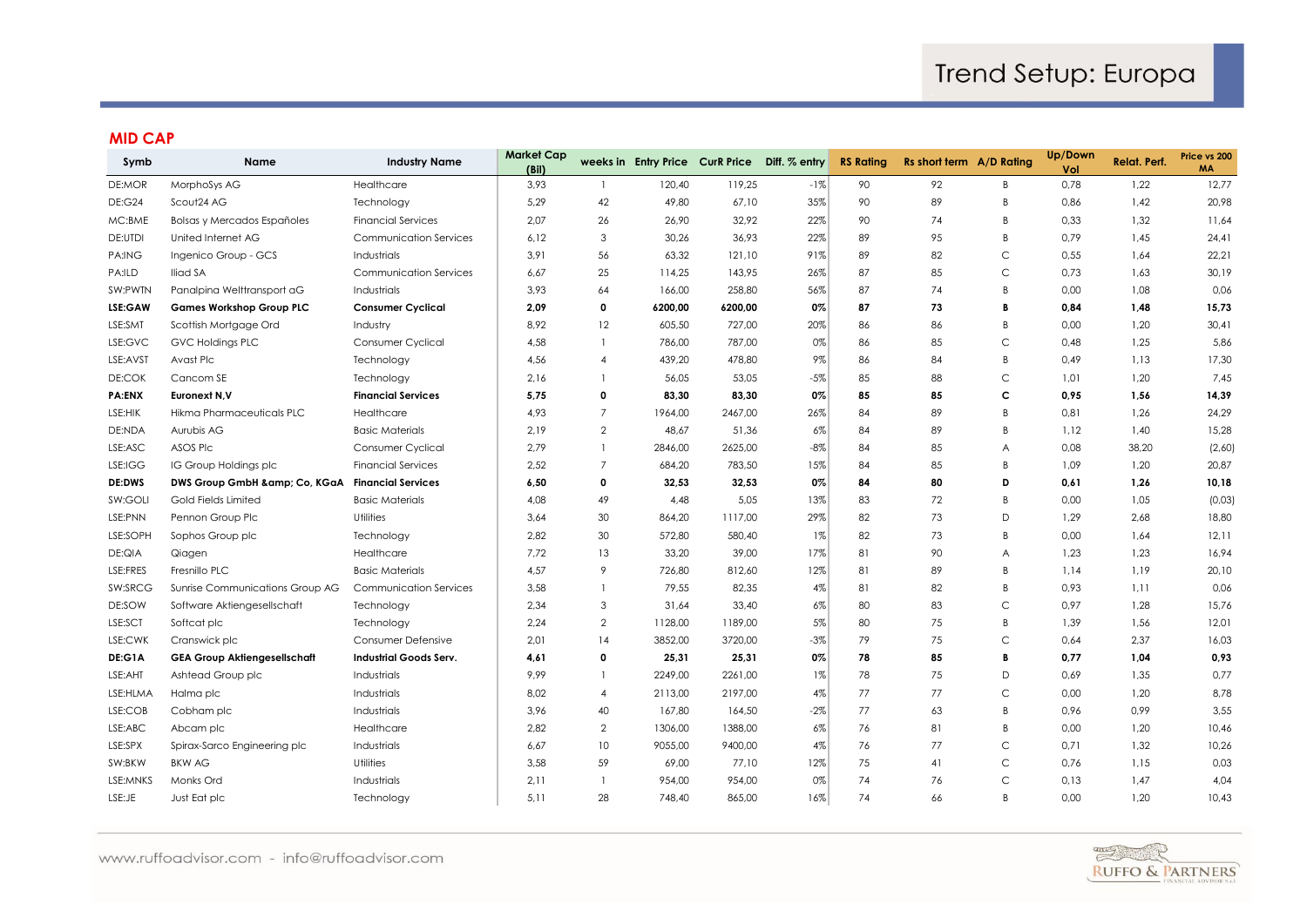#### **MID CAP**

| Symb    | Name                                        | <b>Industry Name</b>      | Market Cap<br>(Bil) |    |         |         | weeks in Entry Price Curk Price Diff. % entry | <b>RS Rating</b> | Rs short term A/D Rating |   | Up/Down<br>Vol | Relat. Perf. | Price vs 200<br><b>MA</b> |
|---------|---------------------------------------------|---------------------------|---------------------|----|---------|---------|-----------------------------------------------|------------------|--------------------------|---|----------------|--------------|---------------------------|
| LSE:ETO | Entertainment One Ltd                       | Consumer Cyclical         | 2,23                | 41 | 447,80  | 557,00  | 24%                                           | 73               | 64                       | B | 1,96           | 6,91         | 3,76                      |
| MC:SGRE | Siemens Gamesa Renewable Energy Industrials |                           | 9,06                | 25 | 13.62   | 13,10   | $-4%$                                         | 73               | 62                       | B | 0,60           | 1,25         | (5, 54)                   |
| LSE:SVT | Severn Trent Plc                            | <b>Utilities</b>          | 5,85                |    | 2481,00 | 2404.00 | $-3%$                                         | 73               | 56                       | D | 0,43           | 1,19         | 5,28                      |
| DE:EVT  | Evotec AG                                   | Healthcare                | 3,46                |    | 22,96   | 23,31   | 2%                                            | 73               | 56                       | ◡ | 0,93           | 1,38         | 5,39                      |
| LSE:ADM | Admiral Group plc                           | <b>Financial Services</b> | 6,47                |    | 2244,00 | 2287.00 | 2%                                            | 67               | 73                       | B | 0,65           | 0,96         | 4,61                      |
| LSE:BTG | BTG plc                                     | Healthcare                | 3,20                | 65 | 828,00  | 840,00  | $1\%$                                         | 59               | 62                       | B | 1,58           | 2,67         | 0,05                      |
| PA:UBI  | Ubisoft Entertainment SA                    | Communication Services    | 7,98                |    | 70.94   | 66,94   | $-6\%$                                        | 59               | 57                       | D | 0,64           | 1,48         | 1,96                      |
| LSE:JLT | Jardine Lloyd Thompson Group plc            | <b>Financial Services</b> | 4,03                | 65 | 1902,00 | 1914.00 | $1\%$                                         | 58               | 66                       | B | 0,92           | 1,66         |                           |
|         |                                             |                           |                     |    |         |         |                                               |                  |                          |   |                |              |                           |

### **SMALL CAP**

| Symb         | Name                                               | <b>Industry Name</b>                                | <b>Market Cap</b><br>(Bil) |                |         |         | weeks in Entry Price Curk Price Diff. % entry | <b>RS Rating</b> | Rs short term A/D Rating |                | Up/Down<br>Vol | <b>Relat. Perf.</b> | Price vs 200<br><b>MA</b> |
|--------------|----------------------------------------------------|-----------------------------------------------------|----------------------------|----------------|---------|---------|-----------------------------------------------|------------------|--------------------------|----------------|----------------|---------------------|---------------------------|
| DE:HFG       | HelloFresh SE                                      | Consumer Cyclical                                   | 1,72                       | 40             | 10,38   | 36,54   | 252%                                          | 99               | 98                       | A              | 1,24           | 2,27                | 92,11                     |
| SW:ROSE      | Zur Rose Group AG                                  | Healthcare                                          | 1,19                       | 13             | 132,60  | 167,20  | 26%                                           | 99               | 98                       | B              | 1,06           | 1,85                | 0,53                      |
| DE:SAE       | Shop Apotheke Europe                               | Healthcare                                          | 0,66                       | 13             | 50,00   | 90,40   | 81%                                           | 98               | 99                       | $\overline{A}$ | 1,93           | 2,69                | 106,21                    |
| SW:SQN       | Swissquote Group Holding Ltd                       | <b>Financial Services</b>                           | 0,92                       |                | 62,00   | 67,60   | 9%                                            | 98               | 95                       | B              | 1,01           | 1,51                | 0,39                      |
| MC:PHM       | Pharma Mar                                         | Healthcare                                          | 0,42                       | 37             | 1,90    | 5,34    | 181%                                          | 98               | 95                       | D              | 1,12           | 3,14                | 75,08                     |
| DE:LPK       | LPKF Laser & Electronics Aktieng                   | Industrials                                         | 0,23                       | 36             | 10.85   | 23,45   | 116%                                          | 98               | 94                       | B              | 0.99           | 1,68                | 57,29                     |
| LSE:ITM      | <b>ITM Power PIc</b>                               | Technology                                          | 0,10                       | 49             | 29,80   | 233,50  | 684%                                          | 97               | 96                       | B              | 0,73           | 1,31                | 178,05                    |
| LSE:BVC      | <b>BATM Advanced Communications Ltd Technology</b> |                                                     | 0,20                       | 9              | 44,50   | 93,60   | 110%                                          | 95               | 97                       | A              | 1,76           | 4,53                | 105,60                    |
| MC:SLR       | Solaria Energía y Medio Ambiente                   | Technology                                          | 0,67                       | 43             | 5,04    | 8,50    | 69%                                           | 95               | 77                       | B              | 0,70           | 1,81                | 20,39                     |
| DE:LNSX      | Sixt Leasing SE                                    | <b>Industrials</b>                                  | 0,39                       | 14             | 17.82   | 18,48   | 4%                                            | 94               | 93                       | B              | 0.90           | 1,98                | 38,66                     |
| LSE:POG      | Petropavlovsk PLC                                  | <b>Basic Materials</b>                              | 0,28                       | 59             | 7,89    | 25,75   | 226%                                          | 94               | 93                       | A              | 1,20           | 1,72                | 81,82                     |
| LSE:CWR      | Ceres Power Holdings plc                           | Technology                                          | 0,25                       | 55             | 162,50  | 471,00  | 190%                                          | 94               | 84                       | B              | 0,99           | 1,45                | 70,37                     |
| PA:AB        | AB Science                                         | Healthcare                                          | 0,18                       | 25             | 4,43    | 8,57    | 94%                                           | 93               | 86                       | B              | 1,21           | 2,10                | 47,96                     |
| LSE:AO       | AO World plc                                       | Consumer Cyclical                                   | 0,36                       | 2              | 75,10   | 110,00  | 46%                                           | 92               | 96                       | $\overline{A}$ | 0,00           | 1,20                | 50,77                     |
| LSE: WINE    | Majestic Wine plc                                  | Consumer Defensive                                  | 0,19                       | 9              | 254,50  | 410,50  | 61%                                           | 92               | 95                       | $\overline{A}$ | 0,69           | 78,10               | 61,05                     |
| LSE:CEY      | Centamin plc                                       | <b>Basic Materials</b>                              | 1,53                       | 9              | 132,35  | 185,95  | 40%                                           | 92               | 93                       | $\overline{A}$ | 2,15           | 2,56                | 44,43                     |
| LSE:PLUS     | Plus500 Ltd                                        | <b>Financial Services</b>                           | 0,95                       | 9              | 1026,50 | 1363,50 | 33%                                           | 92               | 93                       | B              | 0,70           | 1,46                | 60,38                     |
| LSE:PAF      | Pan African Resources PLC                          | <b>Basic Materials</b>                              | 0,24                       | $\overline{4}$ | 12,50   | 16,10   | 29%                                           | 92               | 92                       | A              | 0,95           | 1,33                | 35,58                     |
| LSE:CMCX     | <b>CMC Markets Plc</b>                             | <b>Financial Services</b>                           | 0,37                       | 29             | 130,60  | 209,00  | 60%                                           | 92               | 89                       | B              | 1,11           | 1,20                | 49,99                     |
| DE:RIB       | RIB Software SE                                    | Technology                                          | 1,43                       | 15             | 28,96   | 26,94   | $-7%$                                         | 92               | 49                       | B              | 0,88           | 1,29                | 17,79                     |
| LSE: AVON    | Avon Rubber                                        | Industrials                                         | 0,55                       | 39             | 1766,00 | 2975,00 | 68%                                           | 91               | 85                       | C              | 0,87           | 1,32                | 44,29                     |
| LSE:DATA     | GlobalData Plc                                     | Industrials                                         | 1,26                       | 25             | 1065,00 | 1390,00 | 31%                                           | 91               | 83                       | B              | 0,00           | 1,20                | 32,10                     |
| PA:ERYP      | <b>ERYTECH Pharma</b>                              | Healthcare                                          | 0,15                       | 3              | 8.49    | 7,44    | $-12%$                                        | 90               | 94                       | $\overline{A}$ | 2,05           | 2,30                | 39,32                     |
| LSE:SFOR     | \$4 Capital plc                                    | Industrials                                         | 0,88                       | 2              | 183,50  | 235,50  | 28%                                           | 90               | 87                       | $\overline{A}$ | 1,40           | 1,65                | 38,87                     |
| LSE:TM17     | Team17 Group PLC                                   | Technology                                          | 0,36                       | 46             | 275,00  | 550,00  | 100%                                          | 90               | 80                       | $\overline{A}$ | 0,00           | 1,20                | 41,61                     |
| <b>DEJOR</b> | <b><i>ELECTRATICS ARE</i></b>                      | $\overline{\mathbf{w}}$ is a subset of $\mathbf{w}$ | 1.10                       | 1/2            | $\sim$  | $1 - 0$ | $-$                                           | $\sim$           | $-1$                     | $\sim$         | $\sim$ $\sim$  | 1.10                | 1.4.40                    |

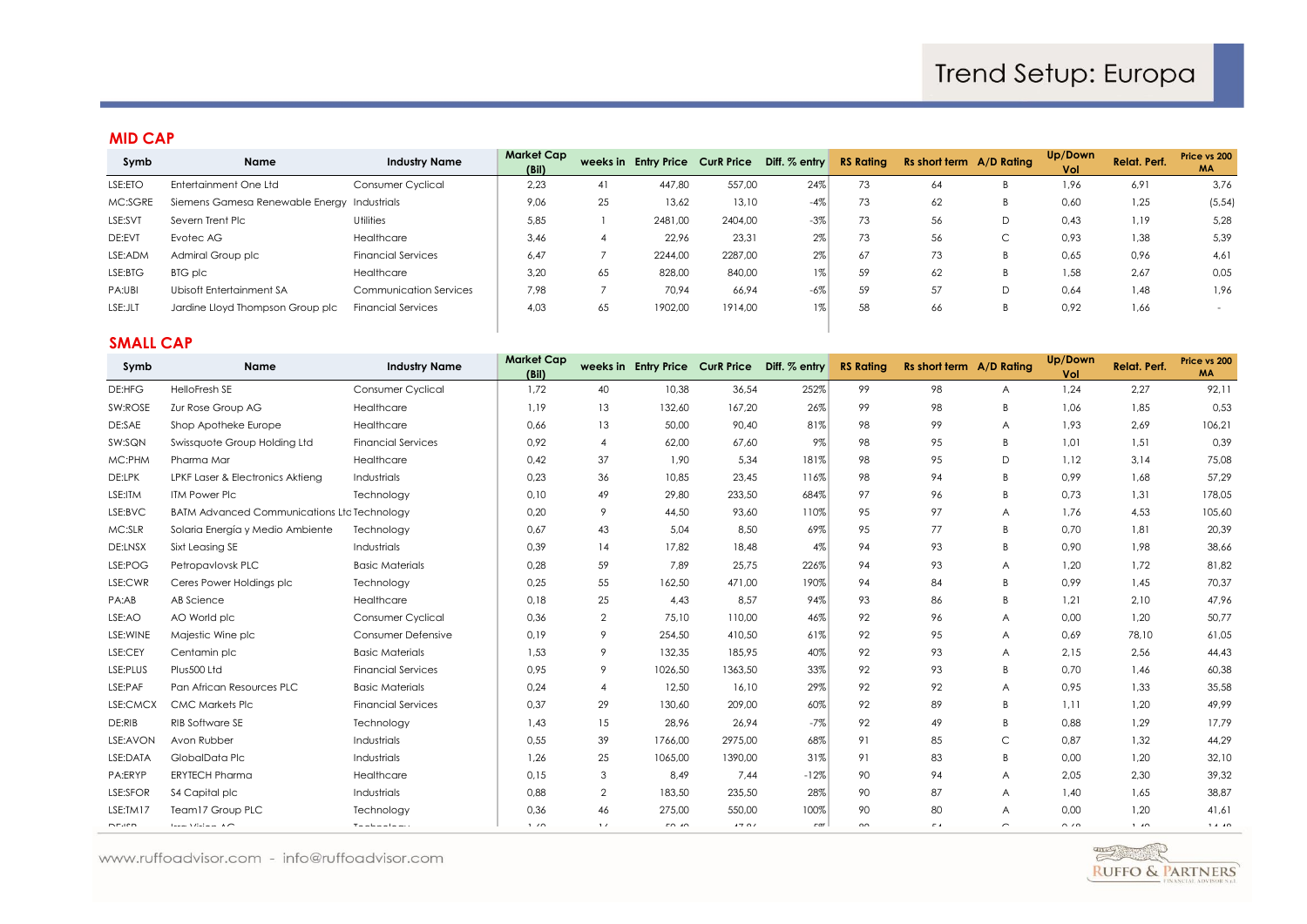## **SMALL CAP**

| Symb           | <b>Name</b>                                            | <b>Industry Name</b>          | <b>Market Cap</b><br>(Bil) |                |         | weeks in Entry Price CurR Price Diff. % entry |                | <b>RS Rating</b> | Rs short term A/D Rating |              | Up/Down<br>Vol | <b>Relat. Perf.</b> | Price vs 200<br><b>MA</b> |
|----------------|--------------------------------------------------------|-------------------------------|----------------------------|----------------|---------|-----------------------------------------------|----------------|------------------|--------------------------|--------------|----------------|---------------------|---------------------------|
| PA:VLA         | Valneva SE                                             | Healthcare                    | 0,29                       | 3              | 3,20    | 3,83                                          | 0,20           | 88               | 92                       | A            | 1,50           | 2,00                | 32,00                     |
| LSE:HGM        | <b>Highland Gold Mining Limited</b>                    | <b>Basic Materials</b>        | 0,76                       | $\overline{7}$ | 205,00  | 270,00                                        | 0,32           | 88               | 90                       | D            | 1,33           | 1,56                | 29,47                     |
| LSE:TSTL       | Tristel Plc                                            | Healthcare                    | 0,21                       | 13             | 475,00  | 490,00                                        | 0,03           | 88               | 88                       | A            | 0,56           | 3,13                | 35,83                     |
| LSE:IPX        | Impax Asset Management Group plc Financial Services    |                               | 0,45                       | $\overline{2}$ | 356,00  | 378,00                                        | 0,06           | 88               | 85                       | C            | 1,78           | 0,72                | 25,05                     |
| LSE:PFD        | Premier Foods plc                                      | Consumer Defensive            | 0,35                       | $\overline{4}$ | 41,75   | 43,80                                         | 0,05           | 87               | 91                       | A            | 0,76           | 6,17                | 25,59                     |
| LSE:SPT        | Spirent Communications plc                             | <b>Communication Services</b> | 0,91                       | 65             | 233,50  | 247,50                                        | 0,06           | 87               | 81                       | B            | 0,76           | 1,28                | 19,13                     |
| MC:ROVI        | Laboratorios Farmaceuticos Rovi                        | Healthcare                    | 1,23                       | 39             | 21,60   | 24,10                                         | 11,57          | 87               | 74                       | $\mathsf C$  | 0,35           | 1,38                | 3,47                      |
| DE:SIS         | First Sensor AG                                        | Technology                    | 0,29                       | 49             | 28,05   | 38,10                                         | 0,36           | 87               | 62                       | $\mathsf C$  | 0,34           | 1,28                | 8,84                      |
| LSE:LTG        | Learning Technologies Group plc                        | Consumer Defensive            | 0,76                       | 26             | 116,20  | 137,50                                        | 0,18           | 87               | 53                       | D            | 0,37           | 1,37                | 10,48                     |
| SW:EVE         | Evolva Holding SA                                      | Healthcare                    | 0,17                       |                | 0,22    | 0,22                                          | (0, 01)        | 87               | 53                       | B            | 0,82           | 1,29                | 0,11                      |
| LSE:HOC        | <b>Hochschild Mining plc</b>                           | <b>Basic Materials</b>        | 1,12                       | $\mathbf 0$    | 198,90  | 198,90                                        | $\blacksquare$ | 86               | 93                       | B            | 0,78           | 1,30                | 12,93                     |
| LSE:HNT        | Huntsworth plc                                         | Industrials                   | 0,40                       | 12             | 110,00  | 107,50                                        | (0,02)         | 85               | 92                       | A            | 0,00           | 1,34                | 19,54                     |
| LSE:AJB        | AJ Bell PLC                                            | <b>Financial Services</b>     | 1,61                       | $\overline{2}$ | 394,00  | 450,00                                        | 0,14           | 85               | 89                       | B            | 0,41           | 8,33                | 16,56                     |
| <b>DE:SANT</b> | S & T AG                                               | Technology                    | 1,41                       | $\overline{2}$ | 21,48   | 23,48                                         | 0,09           | 85               | 86                       | C            | 0,76           | 1,38                | 16,40                     |
| LSE:DOM        | Domino's Pizza Group plc                               | Services                      | 1,41                       | 25             | 308,50  | 360,40                                        | 0,17           | 85               | 86                       | B            | 0,54           | 1,39                | 26,47                     |
| PA:POXEL       | Poxel SA                                               | Healthcare                    | 0,24                       | $\mathbf{1}$   | 9,28    | 8,76                                          | (0,06)         | 85               | 82                       | A            | 0,90           | 1,53                | 10,89                     |
| LSE:CDM        | Codemasters Group Holdings Plc                         | Technology                    | 0,32                       | 57             | 232,50  | 318,00                                        | 0,37           | 85               | 81                       | B            | 1,38           | 1,87                | 28,90                     |
| LSE:SOG        | StatPro Group plc                                      | Technology                    | 0,15                       | 33             | 227,00  | 228,00                                        | 0,00           | 85               | 69                       | B            | 0,86           | 1,31                | 10,25                     |
| LSE:HFD        | Halfords Group plc                                     | Consumer Cyclical             | 0,33                       | 1              | 174.40  | 165.40                                        | (0,05)         | 84               | 93                       | A            | 1,50           | 1,50                | 5,53                      |
| LSE:HFG        | Hilton Food Group plc                                  | Consumer Defensive            | 0,99                       | $\mathbf{1}$   | 1226,00 | 1244,00                                       | 0,01           | 84               | 87                       | A            | 0,90           | 1,77                | 22,42                     |
| PA:ABIO        | Albioma                                                | <b>Utilities</b>              | 0,92                       | 18             | 30,10   | 30,95                                         | 0,03           | 84               | 82                       | D            | 0,74           | 1,77                | 18,06                     |
| MC:PQR         | Parques Reunidos Servicios Centrales Consumer Cyclical |                               | 1,12                       | 52             | 13,90   | 13,08                                         | (5,90)         | 84               | 80                       | C            | 0,00           | 1,42                | (2, 34)                   |
| LSE:SPD        | Sports Direct International plc                        | Consumer Cyclical             | 1,66                       | 29             | 325,60  | 470,00                                        | 0,44           | 84               | 69                       | B            | 0,93           | 1,38                | 28,05                     |
| PA:GBB         | <b>Bourbon Corporation SA</b>                          | Energy                        | 0,30                       | 33             | 3,86    | 3,68                                          | (0,05)         | 84               | 68                       | B            | 0,10           | 1,30                | 2,03                      |
| LSE:TET        | Treatt plc                                             | <b>Basic Materials</b>        | 0,28                       | $\overline{2}$ | 473,00  | 532,00                                        | 0,12           | 83               | 81                       | B            | 2,59           | 2,55                | 17,00                     |
| MC:NAT         | Natra                                                  | Consumer Defensive            | 0,15                       | 48             | 1,00    | 1,00                                          | 0,40           | 82               | 85                       | B            | 0,00           | 1,42                | 0,02                      |
| LSE:KWS        | Keywords Studios PLC                                   | <b>Communication Services</b> | 0,99                       | 15             | 1600,00 | 1666,00                                       | 0,04           | 82               | 82                       | $\mathsf C$  | 0,00           | 1,20                | 15,85                     |
| LSE:NUM        | Numis Corporation Plc                                  | <b>Financial Services</b>     | 0,29                       | $\mathbf{1}$   | 274,00  | 288,00                                        | 0,05           | 82               | 82                       | B            | 1,14           | 1,91                | 15,36                     |
| LSE:RCN        | Redcentric plc                                         | Technology                    | 0,16                       | 17             | 108,00  | 113,00                                        | 0,05           | 82               | 76                       | B            | 1,01           | 1,16                | 20,56                     |
| PA:VLTSA       | Voltalia                                               | <b>Utilities</b>              | 1,55                       | 12             | 16,50   | 14,20                                         | (0, 14)        | 82               | 63                       | D            | 1,00           | 1,59                | 17,18                     |
| LSE:IBT        | International Biotechnology Ord                        | <b>Financial Services</b>     | 0,27                       |                | 734,00  | 746,00                                        | 0,02           | 81               | 87                       | B            | 0,62           | 0,94                | 20,16                     |
| LSE:CLG        | Clipper Logistics plc                                  | Services                      | 0,25                       | 0              | 260,00  | 260,00                                        | $\blacksquare$ | 81               | 86                       | А            | 0,64           | 1,29                | 7,41                      |
| LSE:ECK        | Eckoh plc                                              | Technology                    | 0,15                       |                | 59,00   | 56,50                                         | (0,04)         | 80               | 74                       | B            | 0,69           | 1,32                | 8,38                      |
| LSE:CTR        | Charles Taylor plc                                     | Industrials                   | 0,25                       | 33             | 325,00  | 345,00                                        | 0,06           | 80               | 63                       | B            | 1,10           | 13,63               | 11,25                     |
| DE:AIXA        | <b>AIXTRON SE</b>                                      | Technology                    | 1,06                       | $\overline{2}$ | 9,29    | 9,65                                          | 0,04           | 80               | 62                       | $\mathsf{C}$ | 0,86           | 1,40                | 6,19                      |

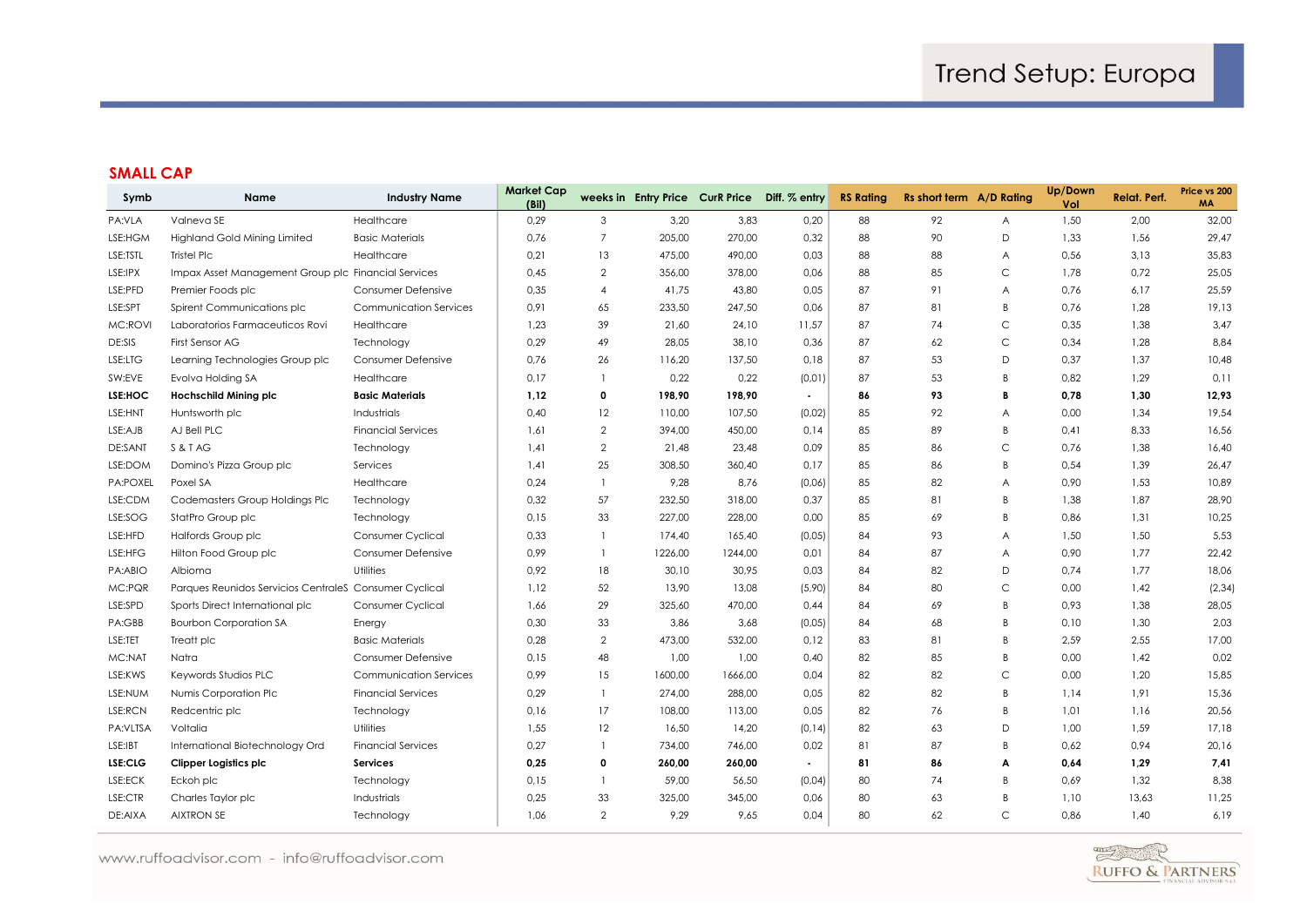## **SMALL CAP**

| Symb     | <b>Name</b>                      | <b>Industry Name</b>          | Market Cap<br>(Bil) |                |         |         | weeks in Entry Price CurR Price Diff. % entry | <b>RS Rating</b> | Rs short term A/D Rating |              | Up/Down<br>Vol | <b>Relat. Perf.</b> | Price vs 200<br><b>MA</b> |
|----------|----------------------------------|-------------------------------|---------------------|----------------|---------|---------|-----------------------------------------------|------------------|--------------------------|--------------|----------------|---------------------|---------------------------|
| LSE:OCT  | Octagonal Plc                    | <b>Financial Services</b>     | 0,56                | $\overline{2}$ | 1,50    | 1,40    | (0,07)                                        | 78               | 84                       | B            | 1,24           | 5.45                | (1, 37)                   |
| LSE:JTC  | <b>JTC PLC</b>                   | <b>Financial Services</b>     | 0,50                | 0              | 431,00  | 431,00  | $\overline{\phantom{a}}$                      | 77               | 74                       | В            | 1,77           | 1,52                | 10,90                     |
| LSE:KCOM | <b>KCOM Group PLC</b>            | <b>Communication Services</b> | 0,50                | 52             | 97.90   | 120,00  | 0,23                                          | 77               | 66                       | R            | 0.47           | 0,89                | 0,14                      |
| LSE:EIG  | Ei Group plc                     | Consumer Cyclical             | 1,25                | 41             | 284,20  | 284,60  | 0,00                                          | 75               | 70                       | C            | 2,58           | 1,89                | 1,89                      |
| LSE:GHT  | Gresham Technologies plc         | Technology                    | 0,10                | 19             | 151,50  | 125,20  | (0, 17)                                       | 75               | 46                       | E            | 1,37           | 2,29                | 4,01                      |
| LSE:CSRT | Consort Medical plc              | Healthcare                    | 0,51                | 25             | 1055.00 | 1010.00 | (0,04)                                        | 74               | 70                       | C            | 0.97           | 151.70              | 12,02                     |
| LSE:BREE | Breedon Group plc                | <b>Industrials</b>            | 1,36                | $\overline{2}$ | 82.00   | 79,70   | (0,03)                                        | 74               | 46                       | $\mathsf C$  | 0,00           | 1,20                | 9,25                      |
| LSE:PHP  | <b>Primary Health Properties</b> | <b>Real Estate</b>            | 1.95                |                | 160,60  | 156,60  | (0.02)                                        | 73               | 73                       | $\mathsf{C}$ | 0,30           | 1,23                | 7,28                      |
| PA:IPH   | Innate Pharma S,A                | Healthcare                    | 0,49                | $\overline{4}$ | 6,35    | 5,71    | (0, 10)                                       | 73               | 54                       | B            | 1,11           | 1,29                | (5, 52)                   |
| LSE:RWS  | RWS Holdings plc                 | <b>Industrials</b>            | 1,65                |                | 602,00  | 590,00  | (0,02)                                        | 72               | 78                       | C            | 1,75           | 2,11                | 0,88                      |
| LSE:ACA  | Acacia Mining plc                | <b>Basic Materials</b>        | 0,93                | 41             | 222,60  | 234,00  | 0,05                                          | 72               | 61                       | B            | 0,66           | 1,13                | 0,40                      |
| LSE:AGR  | Assura Plc                       | Consumer Defensive            | 1.72                | 9              | 77.30   | 75,00   | (0,03)                                        | 72               | 52                       | D            | 0,35           | 1,28                | 1,84                      |
| LSE:PRSM | <b>Blue Prism Group plc</b>      | Technology                    | 1,20                |                | 1305,00 | 1227,00 | (0,06)                                        | 70               | 39                       | B            | 0,60           | 1,50                | 6,20                      |
| LSE:DGOC | Diversified Gas & Oil PLC        | Energy                        | 0,68                | $\overline{2}$ | 106,60  | 102,00  | (0,04)                                        | 69               | 88                       | C            | 0,76           | 1,73                | 2,37                      |
| LSE:GRN  | Green REIT plc                   | <b>Industrials</b>            | 1,29                | 39             | 1,90    | 1,84    | (0,03)                                        | 67               | 65                       | B            | 0,96           | 1,20                | (0,89)                    |
| PA:APR   | April SA                         | <b>Financial Services</b>     | 0.88                | 63             | 20.80   | 21,90   | 0.05                                          | 64               | 74                       | B            | 0,19           | 1,30                | (0, 48)                   |
| LSE:SUPR | Supermarket Income REIT Ord      | Real Estate                   | 0,37                | $\overline{7}$ | 109.50  | 106,00  | (0,03)                                        | 62               | 71                       | C            | 0,46           | 1,37                | 0,39                      |
| LSE:INM  | Independent News & Media PLC     | Consumer Cyclical             | 0,14                | 54             | 0,09    | 0,10    | 0,10                                          | 62               | 65                       | B            | 0,53           | 1,44                | 0,00                      |
| LSE:OPHR | Ophir Energy Plc                 | Energy                        | 0,40                | 65             | 50,60   | 57,50   | 0.14                                          | 59               | 67                       | B            | 0,82           | 1,40                | 0,00                      |
| LSE:RRE  | RockRose Energy PLC              | Energy                        | 0,13                | 60             | 705.00  | 815,00  | 0.16                                          | 58               | 68                       | B            | 0,96           | 1,33                | 0,00                      |
| SW:CEVA  | Ceva Logistics AG                | Industrials                   | 1,66                | 65             | 30,05   | 29,90   | (0,00)                                        | 58               | 67                       | B            | 0,00           | 1,05                | 0,00                      |
| LSE:DCG  | Dairy Crest Group plc            | Consumer Defensive            | 0,96                | 65             | 640,00  | 620,50  | (0,03)                                        | 58               | 63                       | B            | 0,44           | 1,60                | 0,00                      |
| LSE:MANX | Manx Telecom plc                 | <b>Communication Services</b> | 0,25                | 56             | 215,50  | 214,50  | (0,00)                                        | 56               | 66                       | B            | 2,28           | 1,72                | 0,00                      |
| LSE:LMI  | Lonmin Plc                       | <b>Basic Materials</b>        | 0,22                | 48             | 72,10   | 75,60   | 0,05                                          | 56               | 66                       | B            | 0,89           | 2,28                | 0,00                      |